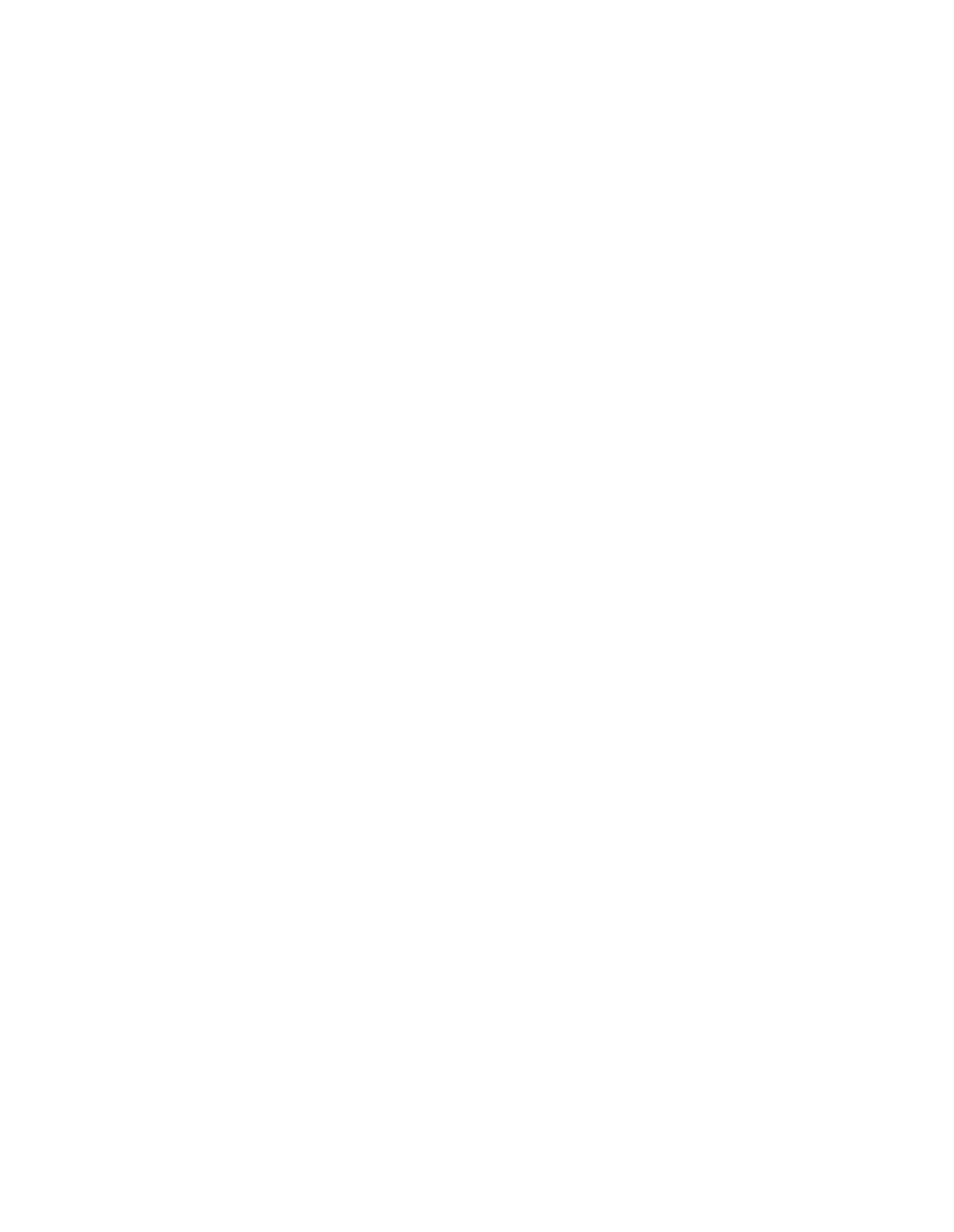November 4, 2011



p.o. Box 6222 Indianapolis, Indiana 46206 Telephone: 317/917·6222

Shipping/Overnight Address: 1802 Alonzo Watford Sr. Drive Indianapolis, Indiana 46202

www.ncaa.org

Mr. Ron Barker Associate Commissioner Pac-12 Conference 1350 Treat Boulevard, Suite 500 Walnut Creek, California 94597-8853

Dear Mr. Barker:

This is in reference to your July 5 letter and report to Christopher S. Strobel, NCAA director of enforcement for secondary infractions, concerning violations of NCAA rules involving Oregon State University assistant coaches and coaches and **and multiple prospective student-athletes. (Case Nos. 2011-134**) and 2011-135).

Please note that the matter has been reviewed in accordance with the provisions of  $NCAA$  Bylaws 19.5.1 and 32.4, and it was determined that violations occurred in that in April 2011, assistant  $\qquad \qquad \text{coach one (AC1) and assistant}$  coach two (AC2) each conducted evaluations of prospective student-athletes during the dead period surrounding National Letter of Intent signing day, which is contrary to the provisions of Bylaw 13.02.5.4. Specifically, on April 11, 2011, ACI attended a local high school **contest** to observe various prospective student-athletes participating in the competition. In addition, on April 12, 2011, AC2 attended a local high school **contest** to observe various prospective student-athletes participating in the competition. The evaluations AC1 and AC2 conducted at the high school **contests** occurred during the dead period that surrounds the National Letter of Intent initial spring signing date. The violation occurred because the state or program had the incorrect dates for the dead period. AC1 and AC2 realized their mistake early the next week and reported the violations to the compliance office. In that regard, it was determined that the case should be classified as secondary and that no further action should be taken by the NCAA in the matter. However, please note that the prospective student-athletes involved in the high school contests are ineligible for intercollegiate competition at the institution until their eligibility is restored by the NCAA student-athlete reinstatement staff. All studentathlete reinstatement requests should be filed via the AMA Online Case Management System. Please note, when submitting a request for reinstatement you will need to provide a copy of this decision letter. If you have any questions regarding the online submission of your reinstatement request, those should be directed to webhelpdesk@ncaa.org.

National Collegiate Athletic Assoc ation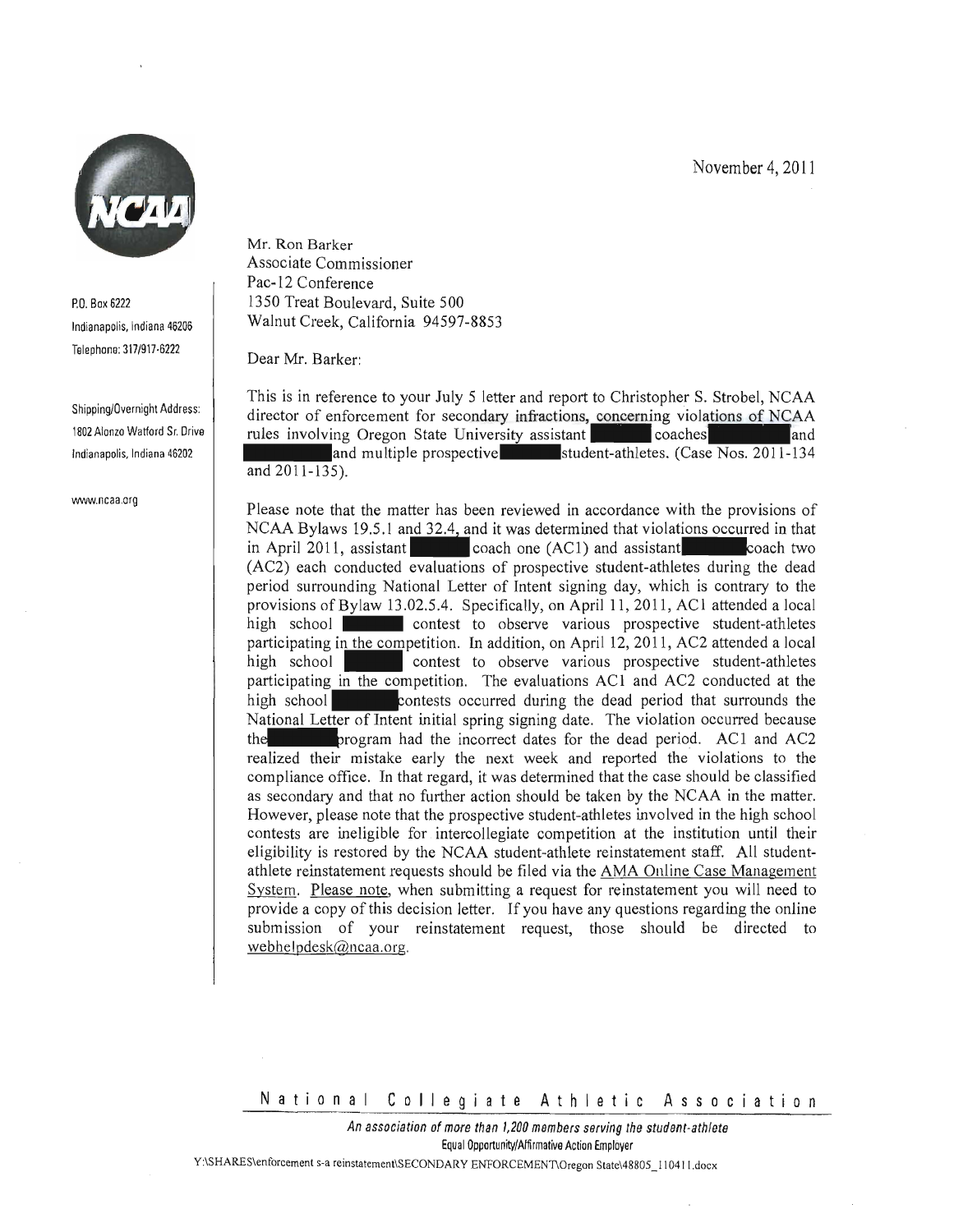Mr. Ron Barker November 4, 2011 Page 2 of 2

Your cooperation and assistance in the review of this case are appreciated.

÷

Sincerely,

 $\neg$ Molly Kichmun

Molly Richman Enforcement Staff Member

#### MR:as/48805

cc: Mr. Robert De Carolis Mr. Alex Parker President Edward Ray Mr. Joseph Spatafora Ms. Marianne Vydra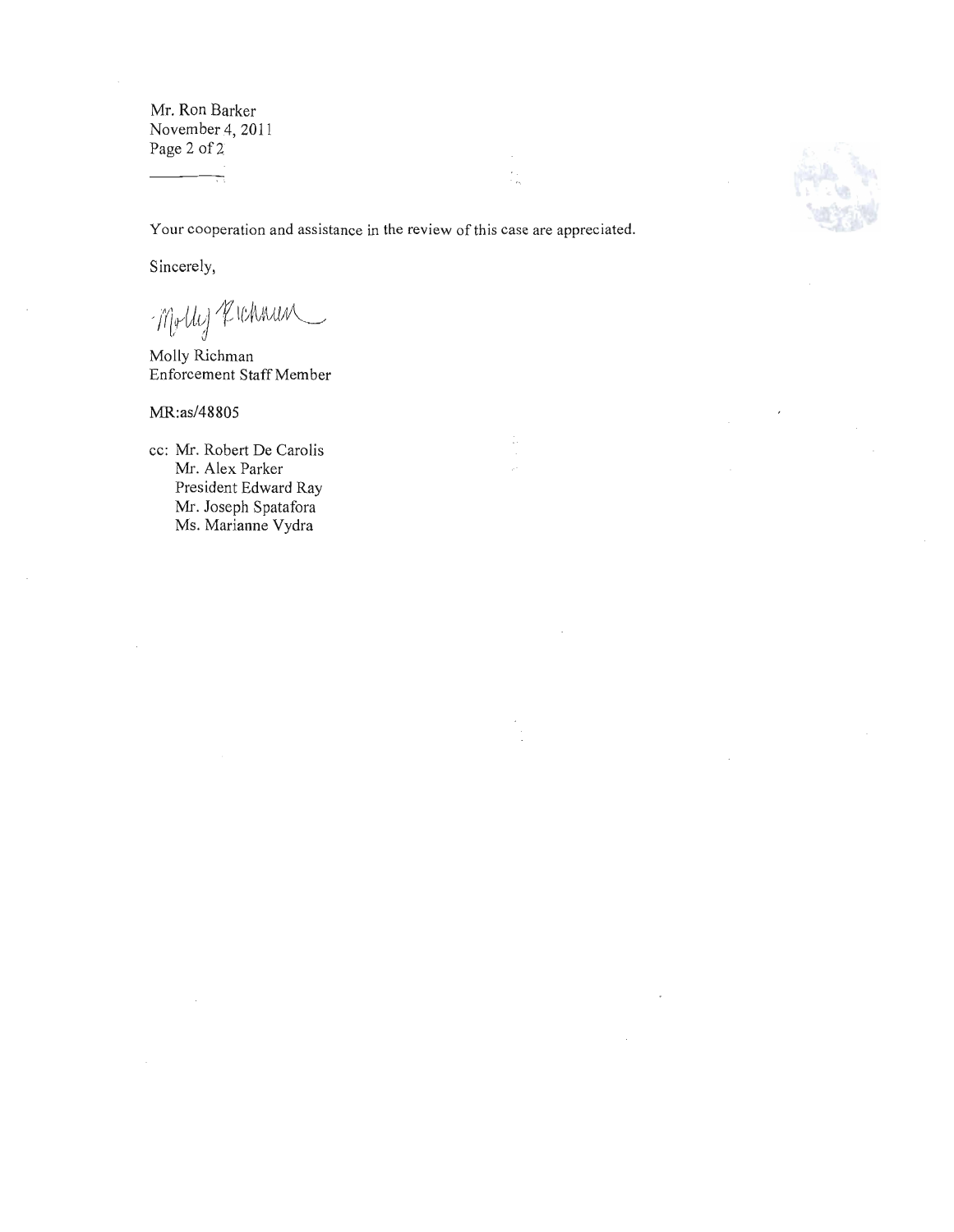

p.o. Box 6222 Indianapolis, Indiana 46206 Telephone: 317/917-6222

Shipping/Overnight Address: 1802 Alonzo Watford Sr.Drive Indianapolis, Indiana 46202

www.ncaa.org

'I : ' .. " / ; , " '( <sup>r</sup> " I . ', Teachers with the controlled of , . • ~ : .' I . :. ,., President Edward Ray: 1002, 10. 607 - 1990/1991 Oregon State University 600 Kerr Administration Building Corvallis, Oregon 97331-2128



opy sent to Alex

Dear President Ray:

This letter is to inform you that Oregon State University has been selected to have its NCAA Division I Academic Performance Program (APP) data reviewed (both the NCAA Division I Academic Progress Rate and Graduation Success Rate). NCAA Division I member institutions submit APP data in accordance with NCAA Bylaw 23.01.3 and NCAA Division I Committee on Academic Performance Policies and Procedures. In order to ensure the uniformity and accuracy of this data, the NCAA Division I Board of Directors requested the committee annually review APP data submitted by selected institutions. An NCAA representative, under the authority of the NCAA Division I Committee on Academic Performance Subcommittee on Data Collection and Reporting, will conduct this-review pursuant to the committee's policies and procedures. Please find attached the instructions on how to access the committee's policies and procedures and the education on demand video: APP Data Review Process. This video will provide an introduction to this process and will assist you in selecting a primary and secondary contact.

Also, attached is a request for the identification of a primary and secondary institutional contact. This information is due not later than seven calendar days from the date of this letter. The institutional contact's role is to serve as : the primary liaison for the institution to work directly with the representative throughout the APP Data Review Process. After the representative is notified that the primary and secondary contacts have been chosen, the representative will schedule a teleconference with both contacts to discuss the APP Data Review Process.

Please note that during the conduct of this review, the representative may determine that an on-campus review of the institution's APP data is necessary. If this occurs, the representative will notify the institution to arrange the dates of the on-campus review, and will provide the institution with the scope of the review and a list of documents to be made available during the review.

National Collegiate Athletic Association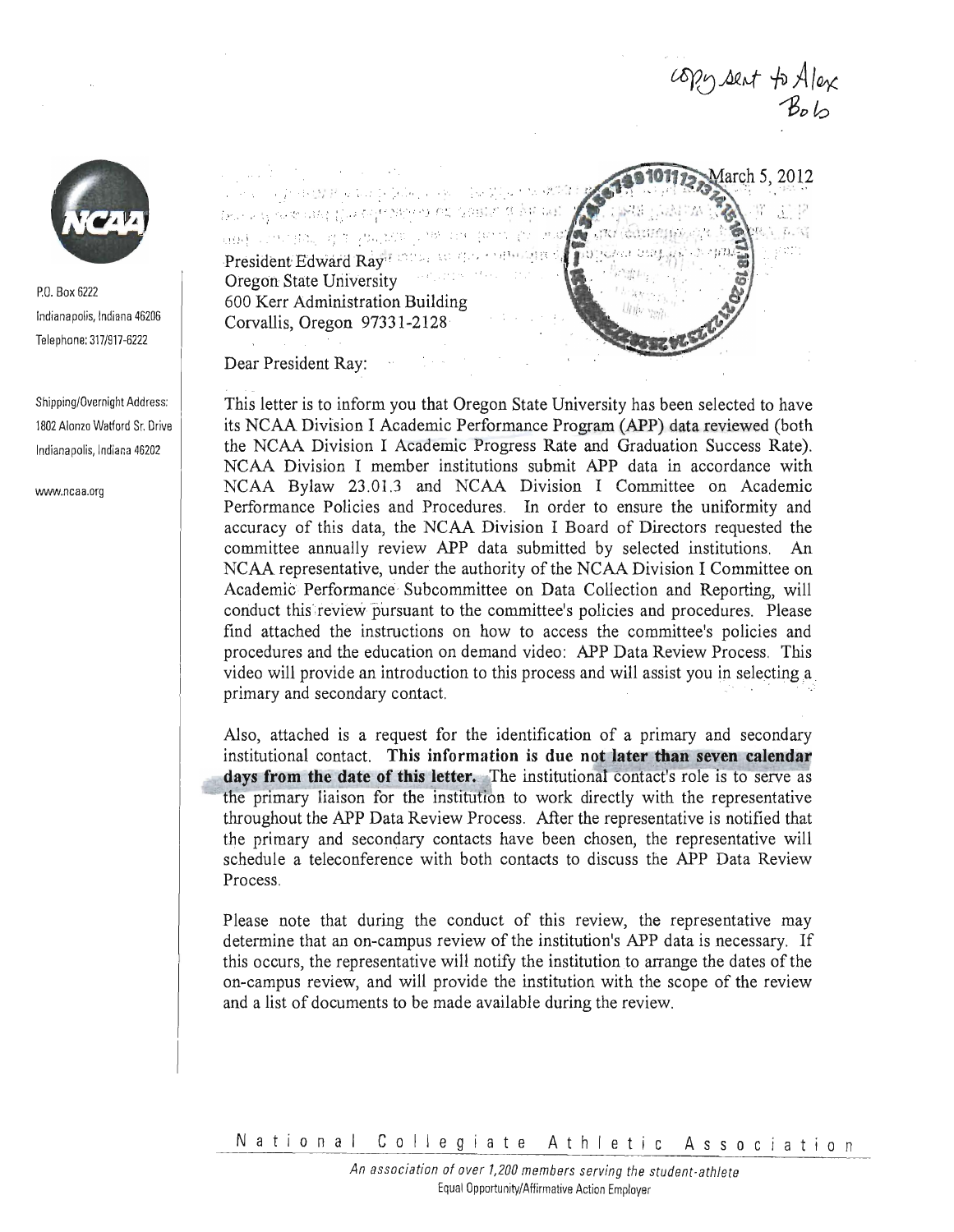President Edward Ray March 5, 2012 Page No. 2

In order for the representative to assist your institution during the initial stages of this review, we ask for your help as follows:

Please distribute this letter and attachment to the individual you are designating as your institution's contact for this review and have that individual contact Ms. Christine Simatacolos via email at csimatacolos@ncaa.org or via telephone at 317/503-3624 within the next seven calendar days.

The committee thanks you in advance for your attention to this matter. Please do not hesitate to contact me ifyou need assistance.

Sincerely,

Andy Louthain Associate Director of Academic and Membership Affairs

AL:kh

Attachments

cc: Mr. Robert J De Carolis Mr. Lawrence G. Scott (letter only)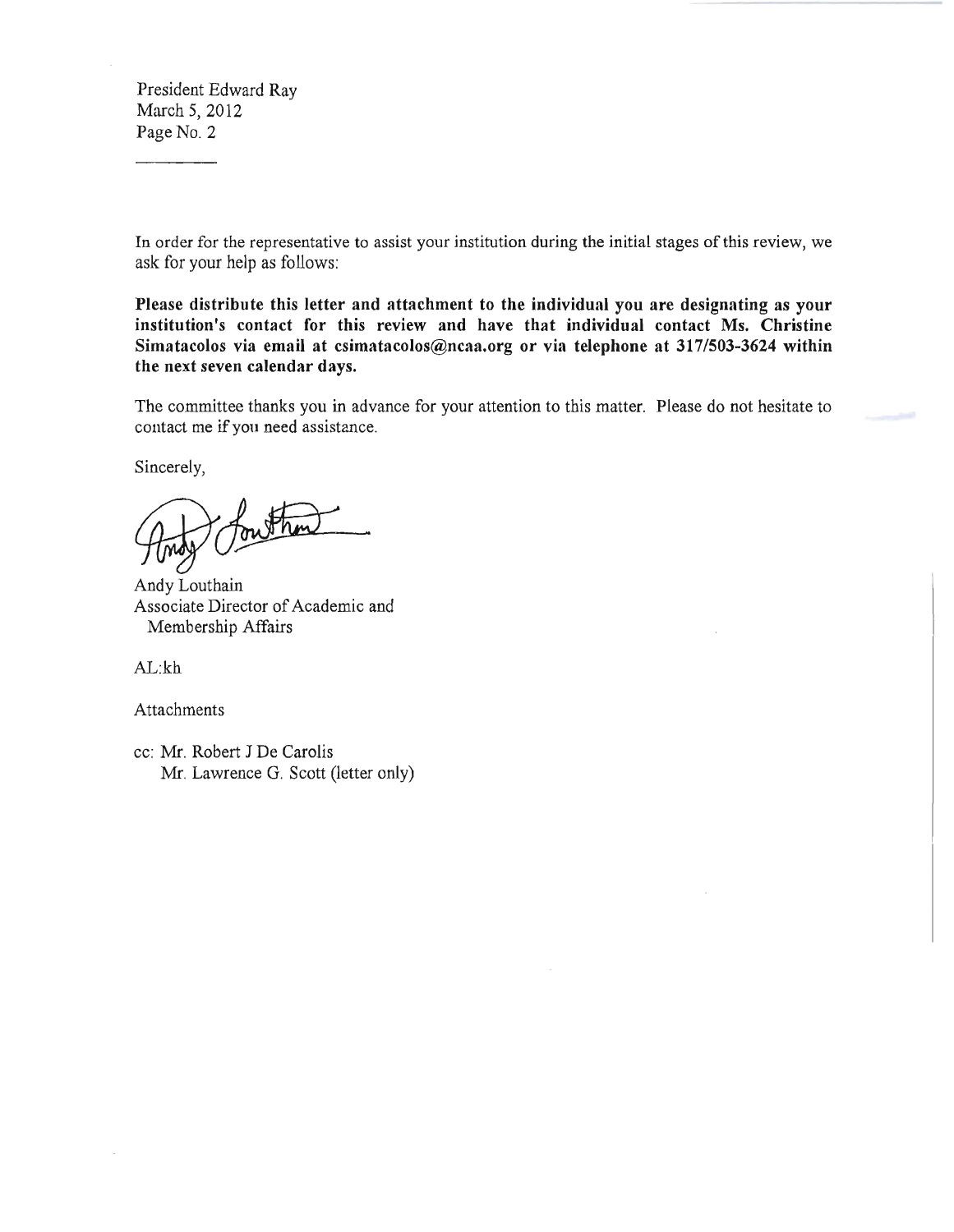# Accessing the AMA Education on Demand Video: APP Data Review Process

- 1. Go to NCAA.org and log in to the membership side using your NCAA.org email login ID and password.
- 2. Click on Governance found at the top of the page. Then click on Committees.
- 3. Click on Division I, under NCAA Committees. From the NCAA Division I committees homepage click on Committee on Academic Performance.
- 4. Click on NCAA Division I Academic Performance Program Data Review Process Materials.

# Accessing the NCAA Division I Committee on Academic Performance Policies and Procedures

- 1. Go to NCAA.org and log in to the membership side using your NCAA.org email login ID and password.
- 2. Click on Governance found at the top of the page. Then click on Committees.
- 3. Click on Division I, under NCAA Committees. From the NCAA Division I committees homepage click on Committee on Academic Performance.
- 4. Click on Committee Guides and Documents.

msaa/ama/Committec\_on\_Academic\_Performance/APP\_Data\_Reviews/APP\_Data\_Review\_Process\_Materials/Checklist\_No.\_1-<br>APR/Attachment\_A\_-\_Accessing\_CAP\_Information.doex/hrc/02292012